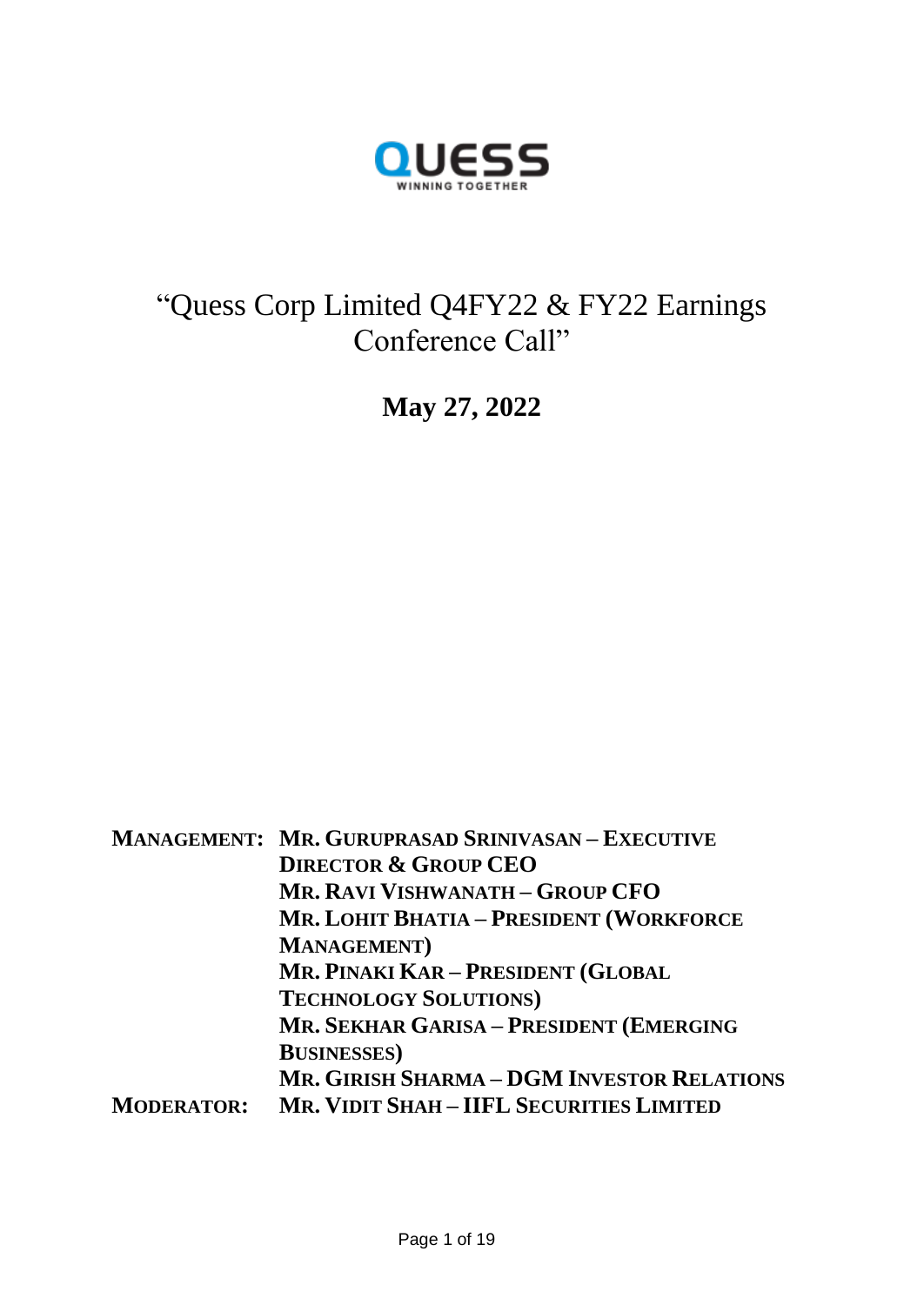

**Moderator:** Ladies and gentlemen, good day and welcome to Quess Corp Limited Q4FY22 & FY22 Earnings Conference Call hosted by IIFL Securities Limited. As a reminder, all participant lines will be in the listen only mode, and there will be an opportunity for you to ask questions after the presentation concludes. Should you need assistance during the conference call, please signal an operator by pressing "\*" then "0" on your touchtone phone. Please note that this conference is being recorded. I now hand the conference over to Mr. Vidit Shah from IIFL Securities Limited. Please go ahead, sir.

**Vidit Shah:** Thank you, Peter. Ladies and gentlemen, good morning and thank you for joining us on the post results conference call of Quess Corp. It's my pleasure to introduce the Senior Management of Quess who are here with us today to discuss the results. We have with us Mr. Guruprasad Srinivasan – Executive Director and Group CEO, Mr. Ravi Vishwanath – our CFO, Mr. Lohit Bhatia – President of Workforce Management, Mr. Pinaki Kar – President of Global Technology Solutions, and Mr. Sekhar Garisa – President of Emerging Businesses.

> We will begin the call with opening remarks from the management team and thereafter we'll open the call for a Q&A session. I would now like to hand over the call to Mr. Girish Sharma – DGM Investor Relations to take proceedings forward. Thank you and over to you Girish.

**Girish Sharma:** Thank you Vidit. Good morning everyone and thank you for joining our earnings call today. Please note that the results and presentations are already uploaded on our website. Anything we say which refers to our outlook for the future is a forward-looking statement and must be read in conjunction with the risks that the company faces. These uncertainties and risks are included but not limited to what we have already mentioned in the prospectus filed with SEBI.

> With that said, I will hand over the call to our Executive Director and Group CEO, Mr. Guruprasad Srinivasan. Over to you sir.

**Guruprasad Srinivasan:** Thank you Girish. Let me start by briefly giving you an overview of the business.

The business environment remained conducive barring a small pause in January due to Omicron wave. Our major businesses have continued to demonstrate exceptional growth, driving consolidated revenues up by 26% YoY and 3% QoQ basis. We achieved the highest ever revenue of 13,692 crore and EBITDA for the quarter of 185 crore once again, signifying our execution capability.

Our headcount growth was larger, where we closed the year with about 437,000 employees on board. These are our FTEs, growing at 4% QoQ. Please note, this number does not include an additional 13,316 who are payrolled in the month of March, but not on our rolls by end of the month.

Our EBITDA from operations grew by 3% QoQ. Our focus on cash generation continues to remain top priority with OCF to EBITDA conversion at 82% for FY22. However, our long term OCF to EBITDA conversion target will continue to be at 70% going forward.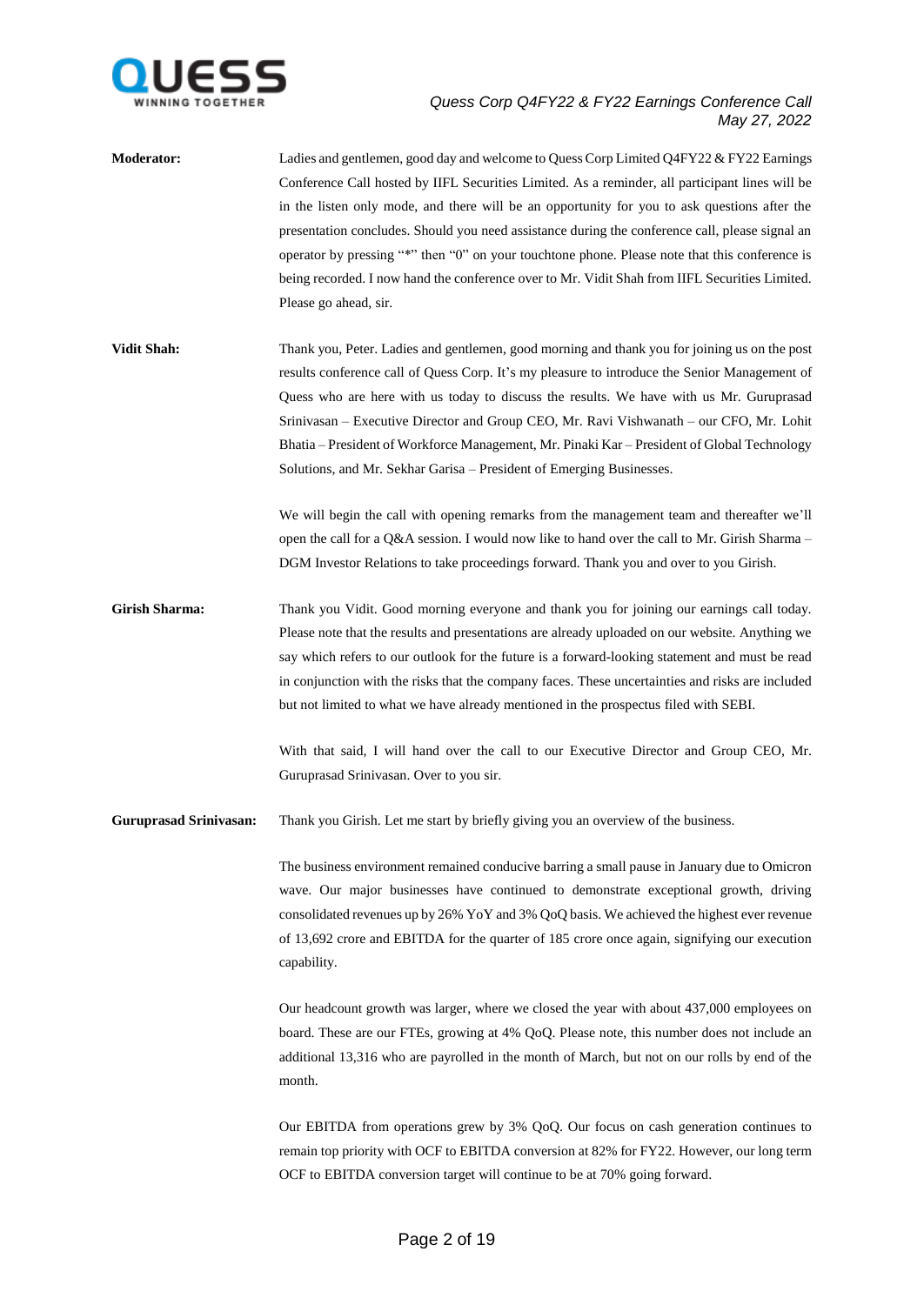

Our sales engine continues to perform well. We acquired 307 new customers in Q4 versus 249 in Q3'22 and 142 a year ago. FY22 saw our cross-sell initiative across, gradually maturing into a sales culture. It just does not remain as an activity within every business, leveraging our service platform to offer solution to our customers. We generated 70 opportunities across business, 38 existing accounts and 32 from new accounts and generated a potential ACV of 532 crores.

While those were the highlights at the company level, I would now like to take you all through platform wise.

To start with, let's look at the workforce management platform:

The platform posted a revenue growth of 4% QoQ and 28% YoY. EBITDA from operations grew by 17% QoQ and 20% YoY.

The major highlights are as follows:

Our headcount across workforce management crosses 300K and an increase of 4% QoQ and 19% YoY.

General staffing headcount crosses 285K with the growth coming from retail, BFSI, logistic and telecom. And these are the major drivers of our headcount growth in the year.

General staffing added 71 new customers in the quarter and the platform has added 218 logos throughout the year. The value added services continue to grow at and accounted for about 20% of gross margin.

Our sourcing efficiency reached a new level and we have hired 10,000 people internally in a month for the first time, which also demonstrates the kind of efficiency that we have built in terms of our hiring engine, which is one of the critical events into our platform.

Core-to-associate ratio stayed almost flat due to strengthening of our core team in order to drive growth. IT staffing continues to grow, Q4 EBITDA grew by 33%, headcount greater than 10K, gross margin now makes up to 33% of our total associate base against 28% a year ago. With loosening of restrictions in Singapore, our Singapore IT staffing businesses saw an increase of 8% in headcount QoQ in Q4.

Moving on to global technology platform – GTS, which has delivered 20% YoY top line growth and a very impressive Q3. GTS has four service components in it.

First, in customer lifecycle segment - with the rapid growth of Indian consumer demand, a lot of investments are being made, and are being directed towards virtual interactions due to the pandemic, post COVID.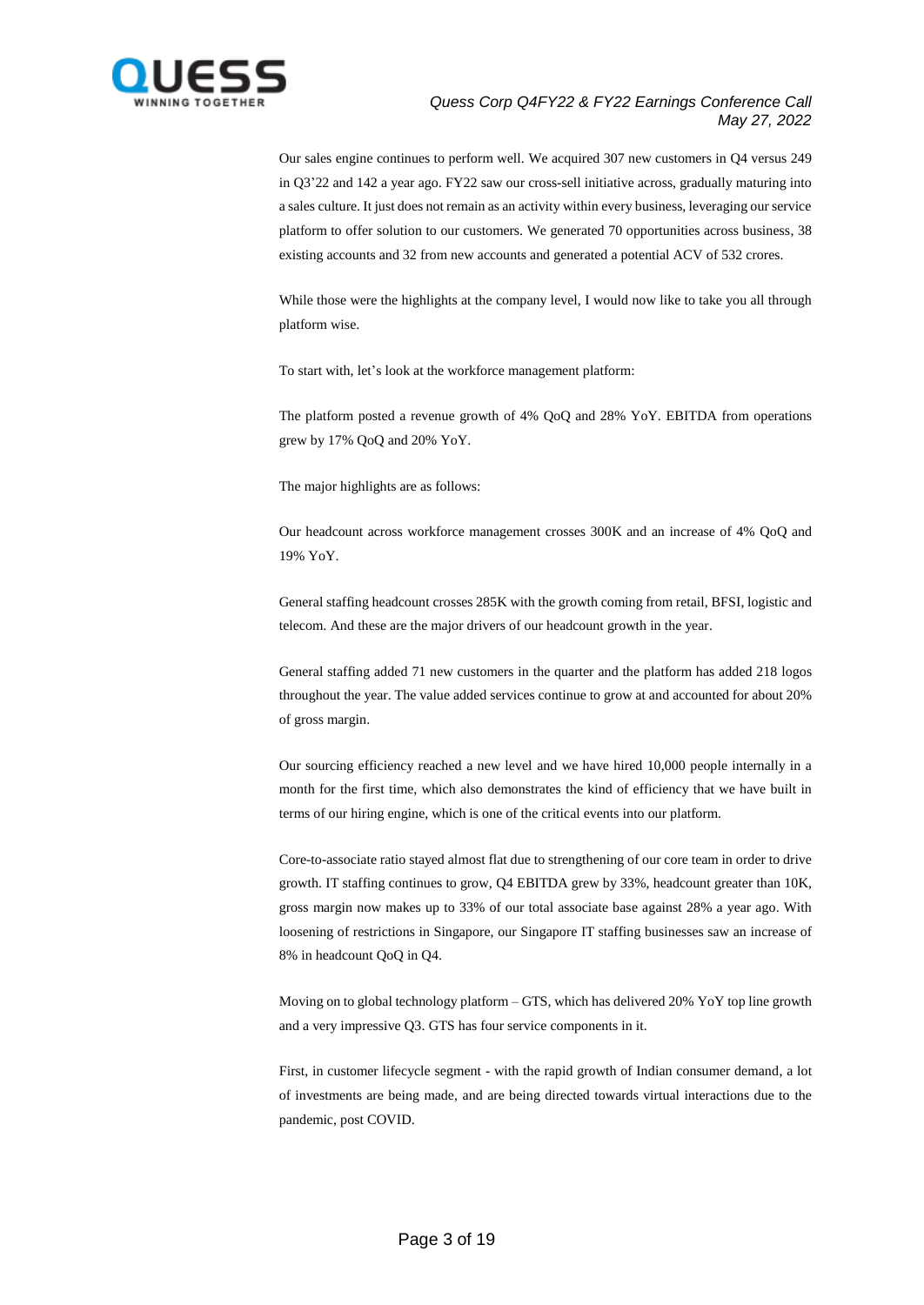

Our CLM business has grown 30% YoY, both Conneqt and AllSec have had a very impressive revenue during the quarter, with Conneqt crossing a milestone of 300 crore quarterly revenue in Q4. We have made several business models innovation in CLM taking more solution selling approach to our services and driving digitization results in our non-voice CLM revenue, which grew by 61% YoY.

Second on non-CLM BPO, the collection business had a very strong Q4 and an impressive revenue growth of 13% along with domestic F&A continuing to be a robust pillar of our non-CLM business. This is a result of our strong Conneqt management team focusing on productizing and digitizing these two service lines over the last few quarters. We are positive about the future outlook on back of strong order book that this team is on.

The third element under GTS is the platform-based services. The number of pay slips processed by AllSec platform for the quarter has grown by 25% in Q4. Our InsurTech platform business in U.S. has also had an impressive YoY growth. We will continue to invest in both sales and technology capabilities in this platform area. We hope that this will help us to expand our margin in GTS further over time.

The fourth element under GTS is IT services. Our Domestic IT services business saw a growth of 53% YoY, as our strategic initiatives in building our infrastructure management service business in India and Canada have started giving good results.

Next, moving on to the OAM platform where the growth has returned with top line growing by 24%. To start with IFM business saw a muted growth due to slowdown caused by Omicron wave. We have continued to reduce our dependency on IT industry and are aggressively focusing on adding customers in other segments and other platforms.

The business continues to make strive on efficiency; process digitization has taken our core-toassociate ratio up to 84 from 70 a year ago. Our cost-to-serve is down to 4.4% from 5.4% from the same period.

Our security business has witnessed a recovery in Q3 with headcount growing by 17% YoY. The revenue grew by 21% and the business added 38 new customers in Q4. As a measure of abundant caution, the segment also took an approximately Rs.11 crore provision under regular business activity in Q4.

Let's move on to emerging business where the last quarter had witnessed significant progress. As most of you know Monster, our online talent platform, raised capital up to INR 137 crores at a valuation of close to USD 100 million to fund its aggressive growth plans. We have received first tranche of funds and have started deploying the funds from Q4 onwards. Fund raised will be utilized primarily for product development, user acquisition and marketing. Monster's turned around continues to be impressive and the Company ending the year strongly with sales showing 13% QoQ growth in Q4 and about 70% YoY growth on full year basis. The new customer acquisition broke new ground with over 3,000 new customer contracts in Q4.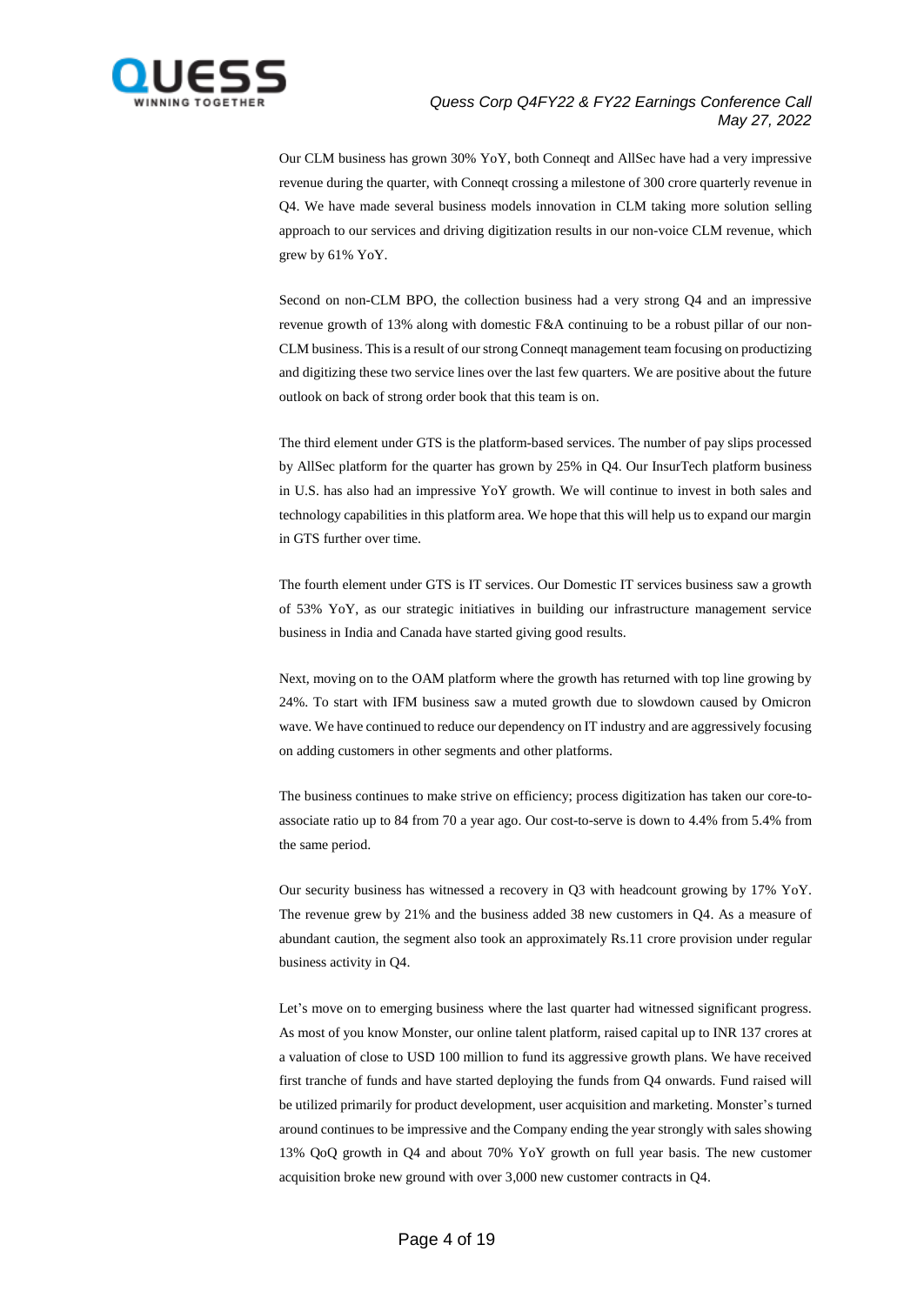

Key business metrics like active candidate base is up by 100%. Recruiter searches are up over 144% YoY. Value of renewal rates is up by 80%, continue to grow very strongly giving us the confidence that the business is poised to disproportionate growth going forward.

Overseas markets like SEA, Middle East that contributes to about 40% of the business continued to lead growth which also contributes to better margin profile for the company. We are excited about the potential in thistalent management business and Monster's right-to-win in this exciting and fast-growing market. Our disruptive approach on product first culture and attractive ESOP plan continues to help us to hire exceptional talent at all levels, and the future looks bright.

Moving on to Qjobs – we are firmly on path to build India's most efficient blue-collar platform. We had a breakthrough quarter where we added 500K candidates per month on to the platform. Crossed 2 million active job and 5,000 logos of recruiting companies. We are now committed to nurture the platform with scale and make Qjobs a gold standard in this category.

Last but not least, I want to highlight the progress made by Quess on ESG front:

In FY22 over 93,000 employees hired by us enjoyed the first-time social security benefits. We made progress on diversity with women constituting to 29% of our core workforce up from 26%. We disposed almost over 10,000 kgs of e-waste and over 10,000 kgs of paper waste, repaired about 1 million devices, hence prolonging usage of its life. As a responsible corporate citizen, we are a firm believer in giving back to society. In FY22 we renovated infrastructure for 74 schools benefiting 14,000 students and teachers. 13,000 students and teachers were provided drinking water facility. We signed a MOU with CMC Vellore to provide a CSR grant of 15 crores over a period of four years towards building a 350-bed pediatric hospital. That was an overview of the business.

Let me close by saying we are very optimistic about FY23. On the basis of feedback from our customers, and we will continue to focus on our joint goal of achieving and sustaining a 20% ROE while growing OCF at 20% CAGR. We thank you, the analyst and investor community, for your support. I also take this opportunity to thank all my colleagues at Quess and the Board for a great support in my first quarter. Thank you so much, and over to you Ravi.

**Ravi Vishwanath:** Thank you Guru. Good morning everybody and I hope all of you are keeping well. Before I get out talking about the numbers, I must say that I've never felt more optimistic about the operating environment as we currently see, and notwithstanding the delay in implemented to the labor codes. This is also a validation of the formalization of the Indian workforce is actually gaining momentum. The sentiment we're seeing is strong across all our business platforms though we could be performing better in the Operating Asset Management segment.

Let me now walk you through the financial performance of the company:

Our overall revenue in Q4 grew by 3% compared to the previous quarter and grew by 26% on a YoY basis. All the segments posted healthy growth numbers with Workforce Management, Tech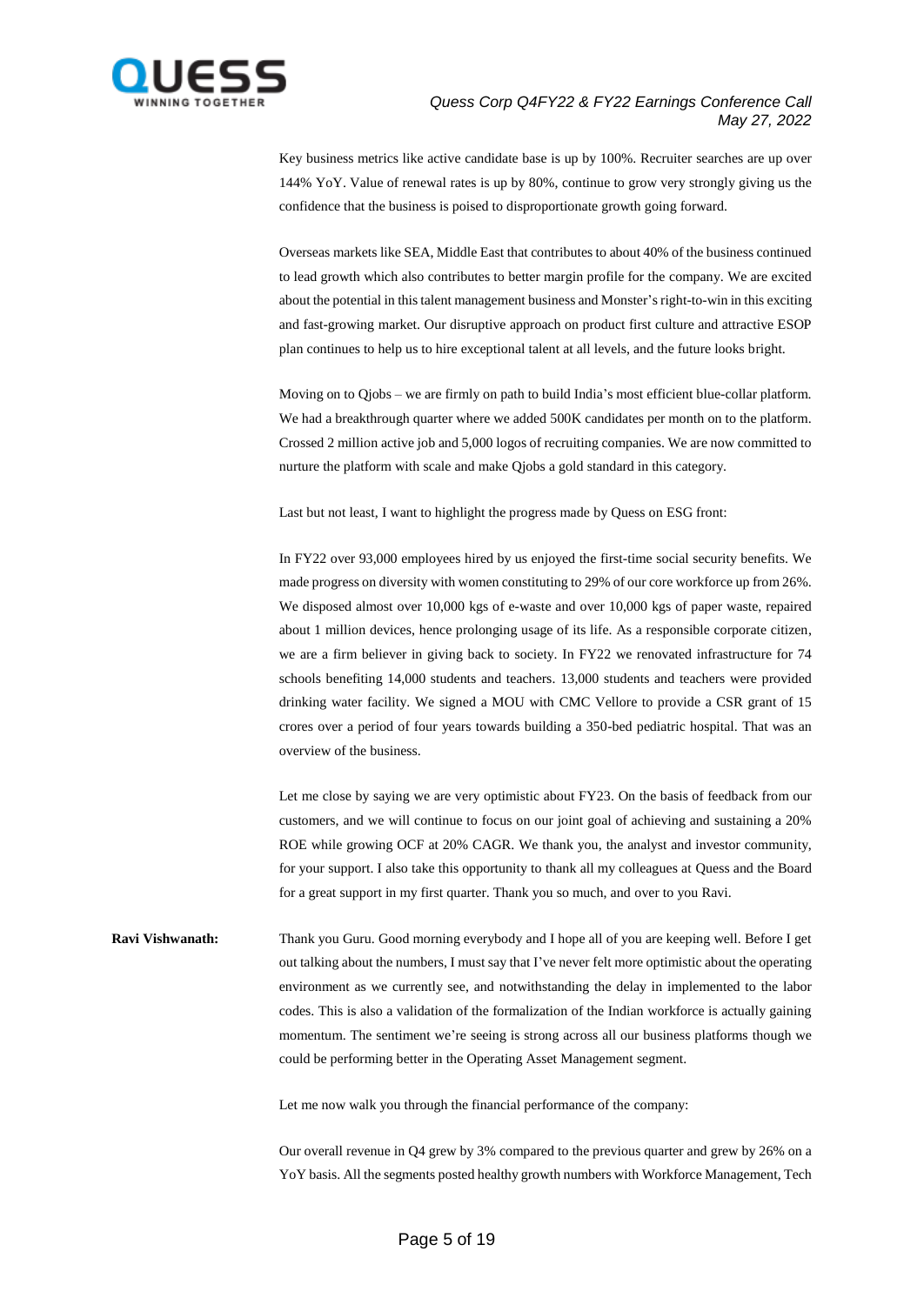

Solutions and Asset Management platform growing by 28%, 22% and 24% respectively on a YoY basis. Our EBITDA from operations in Q4 improved by 18% on a YoY basis and 3% on a QoQ basis to Rs.185 crores. The EBITDA growth has been slower than revenue growth due to the following reasons. Our growth in the Workforce Management platform led largely by General Staffing business has been faster compared to other businesses. And as we all know, the margins in the General Staffing business is much lower than the others. There has been an increase in SG&A cost due to increased business activity coming back and our own investments in digital assets.

The third reason being lower margin in the Operating Asset Management platform, driven by delays in offices reopening completely and ECL provisions of 11 crores during the normal course of business. Our operating cash flow to operating EBITDA conversion was 76% in Q4 and 79% for the entire year, comfortably exceeding the target of 70% that we have set for ourselves.

Let me move on to segment-wise updates:

Starting with workforce management, our general staffing business continues to grow over 25% on a YoY basis and crossed 285,000 headcounts. Workforce management segment has shown 28% revenue growth driven by general staffing 29% and bolstered by IT staffing 62% and the selection business at 453%. EBITDA has grown by 20%, which is 15 crore in absolute terms, largely driven by Selection, Comtel, which is our Singapore subsidiary, IT staffing and Middle East.

Coming to Global Tech Solution:

The segment has shown a 22% revenue growth YoY driven by Conneqt at 26% and bolstered by Monster 36% and Digicare at 37%. EBITDA has grown by 14% that is 10 crores in absolute terms, largely driven by the InsurTech platform, AllSec and Conneqt. Quarterly EBITDA has seen a decline as Monster cash burn has commenced post capital raise and is as per plan. The impact of Monster on Q4 was approximately 10 crores. We plan to start reporting digital assets separately from Q1'23 to give a clearer picture of the emerging business versus existing businesses.

Moving on to operating asset management:

While the revenue has been flat on a QoQ basis due to delay in offices opening up completely, it has grown 24% on a YoY basis on the back of facilities management and security business. As explained earlier, our Q4 EBITDA has seen a decline due to increase provisions of 11 crores which have arisen due to normal course of business. The profit after tax for FY22 is Rs.251 crores, a 241% increase over last year. The reported PAT for Q4'22 is Rs.77 crores.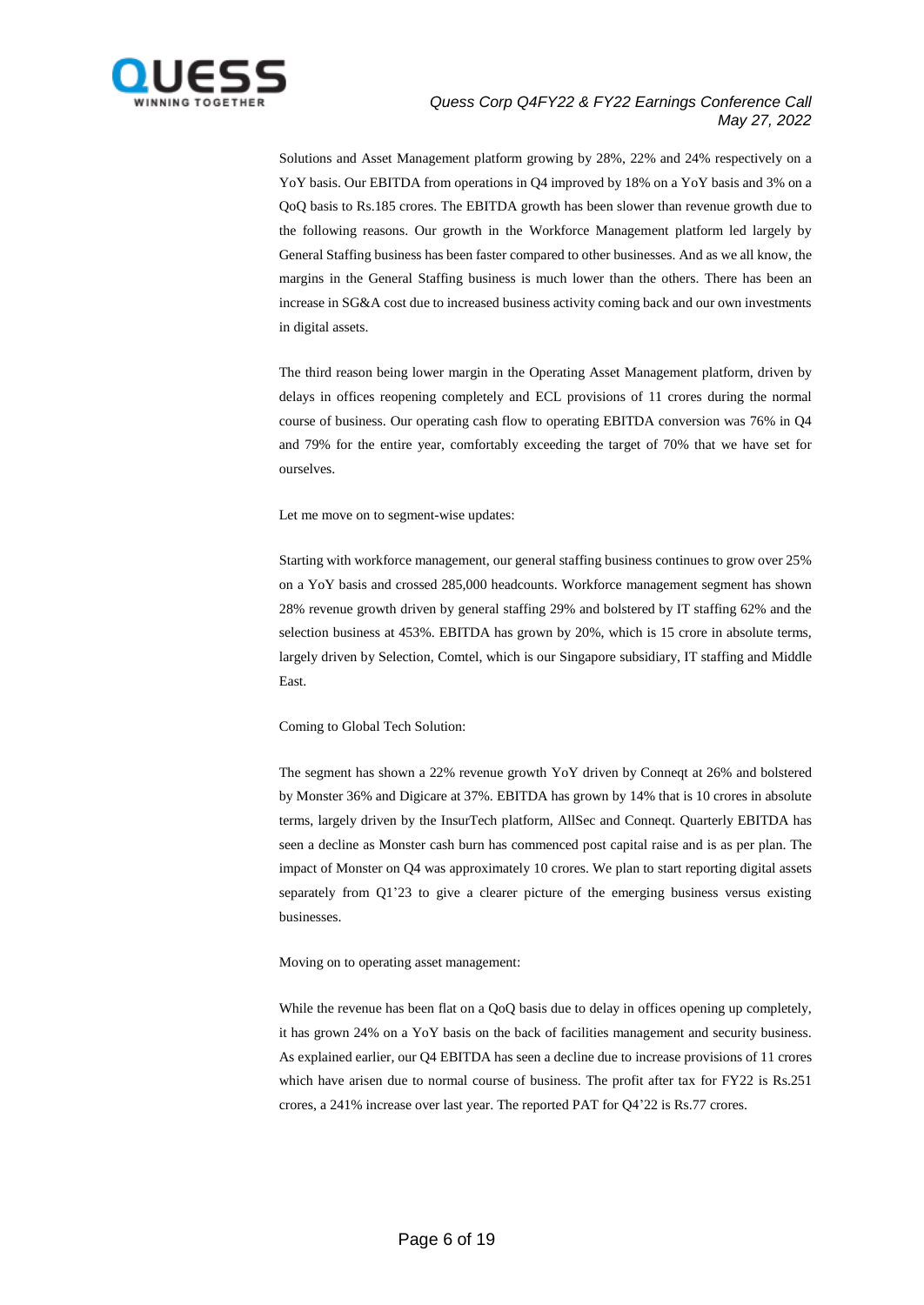

Balance sheet updates. The Company has been relentlessly focused on cash collection. As a result, we achieved net cash position of 16 crores in Q4'22 and we have a net debt position of Rs.108 crores in Q3 of 22. The DSO has also been stable throughout the year.

On the corporate structures, our focus on corporate structure simplification continues. You will be seeing a lot more action on this front through the year during FY23.

Income tax. Let me give you an update on the current income tax position. As disclosed earlier, the Income Tax department conducted a survey operation at the company's premise during July'20. The queries during the survey were largely for the financial year 2016-17 to 2019-20. And were primarily related to the manner in which we had deductions under Section 80JJAA and depreciation and goodwill were claimed by the Company post-acquisitions/mergers. Post this, a special audit was initiated by the IT department for FY17-18 and following the issue of the special audit report, the department has now issued a draft assessment order. The draft assessment order indicates that the entire 80JJAA deduction claimed by the company has been disallowed. This is consistent with what the IT department has done with our peers as well. Depreciation on goodwill arising on merger and acquisition has not been allowed. Further, receipts in the nature of reimbursement of expenses from customers reduced from revenue as per Generally Accepted Accounting Principles and Standards have also been added to the taxable income. As per the process laid out under section 144C of the act, the company has 30 days to file objections with the dispute resolution panel. The company intends to vigorously contest its position and the interpretive stances of these sections on merits, including judicial precedents, and believe it can strongly defend this position through the legal process as defined under the act.

Based on the initial prima facie internal assessment, the company has disclosed a contingent liability for 16.6 crores, excluding interest and penalties if any**.** This estimate will be updated as developments unfold in the future. Assessment of FY19, FY20 return is currently underway, and we will update you as soon as there's any material development to the matter.

Once again, I must thank you for your continued support all through these years. I would now like to open the floor for questions. Thank you.

**Moderator:** Thank you very much. We will now begin the question and answer session. Our first question is from line of Mukul Garg from Motilal Oswal. Please go ahead.

**Mukul Garg:** Sir, just a couple of questions from my side. The first one was on the impact of Omicron. If you can just share how much the impact played out for the three verticals during last quarter, because if you look at the commentary, it has consistently remained very positive on demand. So, if you can just kind of help out whether the quarterly weaker growth compared to Q3, how much of that was on account of Omicron and also if you can just help with some thought on how should we think about FY23, compared to FY22 the growth will obviously improve, but can it be very meaningful?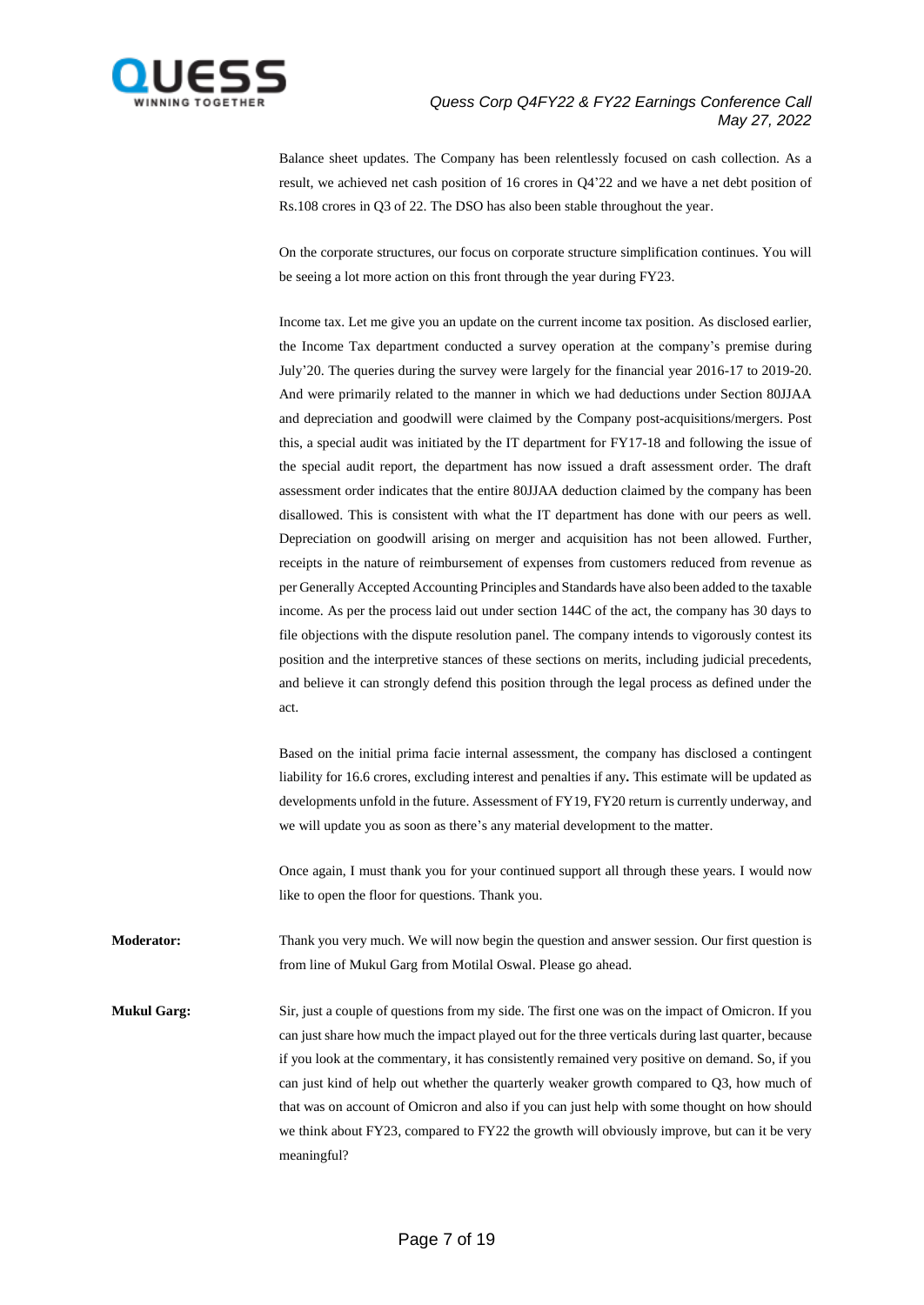

- **Guruprasad Srinivasan:** Sure Mukul. First and foremost, the wave was slightly short than anticipated so that's a good start for us in Q4. We thought it would extend beyond January, but it was limited by and large to January. So, we lost a month and we got about two months to operate. With regard to our workforce management, it did not really impact to a great extent. We had a marginal growth there of about 3%. But this hit however, continued for our OAM platform. Companies that were about to – IT/ITES were supposed to resume work and expansion were to happen that did not really take place, which is why you see a very flat growth there. But having said that done, now we are experiencing our mandate level with workforce management is extremely high and we are having anywhere between about 18,000 to 20,000 open mandates there. Things are quite positive the way we are seeing and the hiring quantum has gone well between BFSI, logistics, supply chain, telecom opening up - a lot of buzz around 5G, manufacturing segment doing extremely well. So, our demands are coming from these quarters. Plus, for Q1 and Q2, we would see some level of growth coming in from OAM as well. So, that's the outlook currently what we have.
- **Ravi Vishwanath:** Mukul if I may add to what Guru said, we have always consistently held the view that we are one of those few companies who can probably say that we will maintain a growth rate between 20% - 25% for the next 10 years. And we continue to live by that and that's something that you can hold on.
- **Mukul Garg:** Sure, appreciate that. The second question was, on the taxation part the overall tax rate for FY22 was about 28% and that obviously as you guys disclosed excludes the 80JJAA claim which you have done for about 200 crores. So, #A how should we look at what really led to the high taxation this year and second, how should we think about the tax policy going forward especially given that the income tax department is aggressively pushing back and would you like to take any buffer there?
- **Ravi Vishwanath:** As far as the deduction under section 80JJAA is concerned, I don't think our stand as far as the deduction has changed whatsoever, no matter what the department maybe saying, because we do legitimately believe that the stand taken by us and by the industry is absolutely correct. So, I don't think there would be any change in the position in which we have taken it - point number one. Point number two - therefore we will factor for 80JJAA going forward as well. The tax in the current year has been slightly more on account of the tax that we had to incur in Manila, the foreign tax credit that we had to write-off that we incurred in Manila when we declared dividends from Manila and we got the money from Manila into India, that was a one-time tax charge that we had to take. And thirdly, we had been a little more conservative on the deferred tax asset creation as well in the current year, which has led to a slight increase in the tax rates. Going forward, pending certain corporate restructuring, et cetera. I would say anywhere between about 15% to 18% would be an appropriate tax rate for us to take.
- **Moderator:** Thank you. Our next question is from the line of Sanjay Awatramani from Envision Capital. Please go ahead.

**Sanjay Awatramani:** Sir you have given this 15% to 18% of tax rate so this will be from FY23 - this year itself?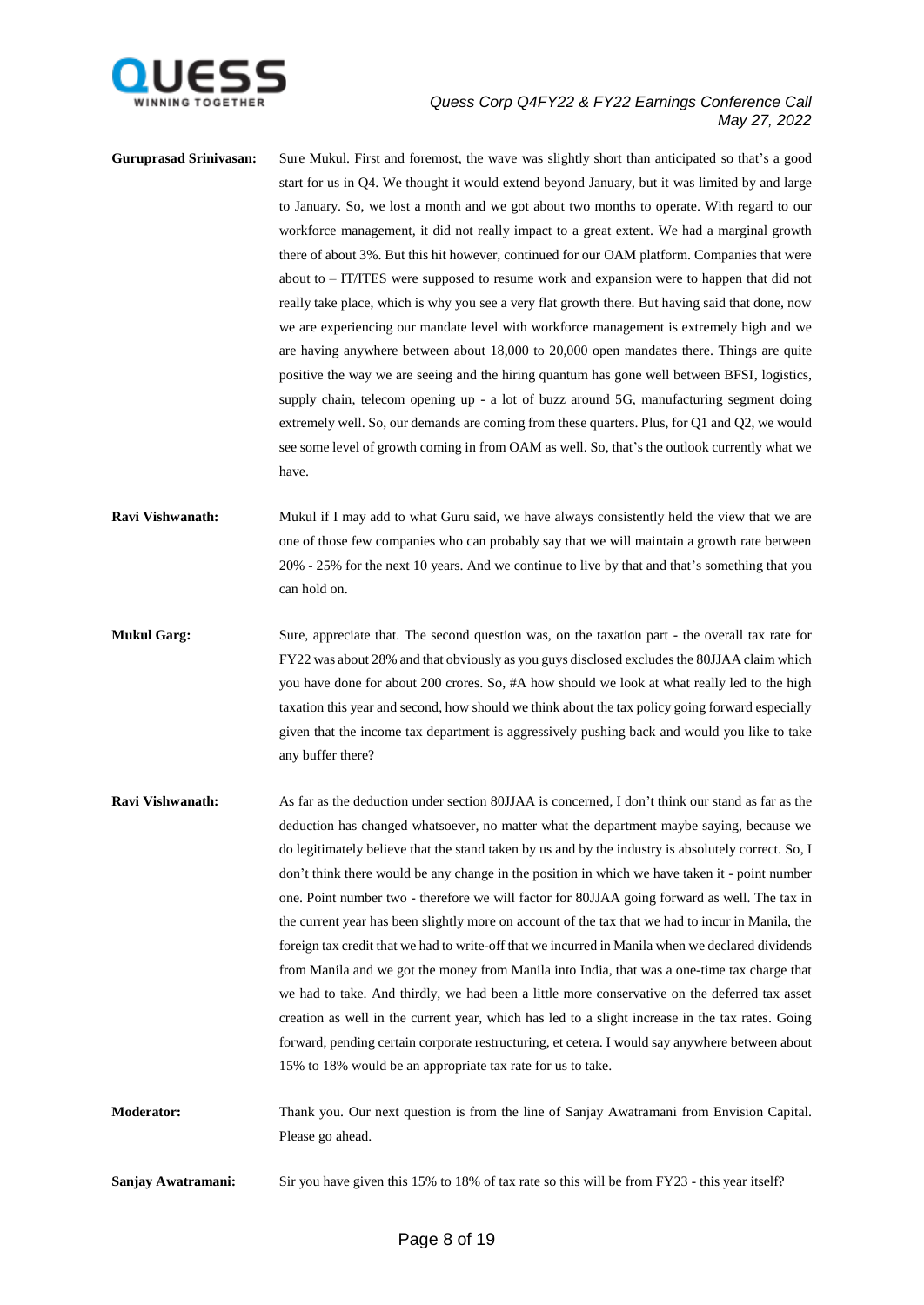

| Ravi Viswanath:        | Yes, it will from FY23 onwards.                                                                                                                                                                                                                                                                                                                                                                                                                                                              |
|------------------------|----------------------------------------------------------------------------------------------------------------------------------------------------------------------------------------------------------------------------------------------------------------------------------------------------------------------------------------------------------------------------------------------------------------------------------------------------------------------------------------------|
| Sanjay Awatramani:     | Okay. And this 20% to 25% growth which you have mentioned this is for revenue and profits,                                                                                                                                                                                                                                                                                                                                                                                                   |
|                        | or what is this exactly 20% to 25% for next 10 years?                                                                                                                                                                                                                                                                                                                                                                                                                                        |
| Ravi Viswanath:        | That's the revenue growth.                                                                                                                                                                                                                                                                                                                                                                                                                                                                   |
| Sanjay Awatramani:     | And anything on margins if you can help us with that?                                                                                                                                                                                                                                                                                                                                                                                                                                        |
| Ravi Viswanath:        | I am going to refrain from commenting on margins. So, you can probably estimate what the<br>margins could be, because we definitely, we work towards improving our operating leverage on<br>a YoY basis.                                                                                                                                                                                                                                                                                     |
| Moderator:             | Thank you. Our next question is from the line of Raghuram N S from Eurindia Funds<br>Management. Please go ahead.                                                                                                                                                                                                                                                                                                                                                                            |
| <b>Raghuram N S:</b>   | This was a question for Ravi. Ravi you just mentioned as part of your opening remarks, saying<br>that going forward we will see more simplification of the corporate structure of your various<br>subsidiaries under Quess. Can you please elaborate on that, is there anything that we should be<br>expecting as to what will unfold?                                                                                                                                                       |
| Ravi Vishwanath:       | We currently have merger of three, four of our wholly owned subsidiaries underway with the<br>NCLT. That's currently in the process. We are evaluating simplification of corporate structure<br>of some of our overseas subsidiaries that we have, we definitely want to simplify that. We will<br>not be able to comment on anything else apart from this at this point of time Raghu.                                                                                                      |
| <b>Raghuram N S:</b>   | Okay. Because this will be in one of the questions that has been obviously on the investor's to<br>do list for a long time. At some point of time when you guys feel it appropriate, you should come<br>out with a overall kind of, you want to have two subsidiaries or three subsidiaries or you will<br>say that the one company will be the main Company for every operating stream that you have,<br>like what you have for GTS or what you have for WFM or OAM, those kinds of things. |
| Ravi Vishwanath:       | Sure. That's good idea we'll definitely consider that Raghu. Thank you.                                                                                                                                                                                                                                                                                                                                                                                                                      |
| <b>Moderator:</b>      | Thank you. Our next question is from the line of Sidhant Mattha from B&K Securities. Please<br>go ahead.                                                                                                                                                                                                                                                                                                                                                                                     |
| <b>Sidhant Mattha:</b> | My question is to Ravi. We could see some pressures in OAM margins as you alluded to that 11<br>crore provision taken for the normal course of business, since you have a food business, which<br>is a very high margin business and we are seeing schools and everything going back to normal.<br>So, what expectations are there from the food business because it's a very high margin business<br>and especially because it drives the OAM margins also. So, that was my question.       |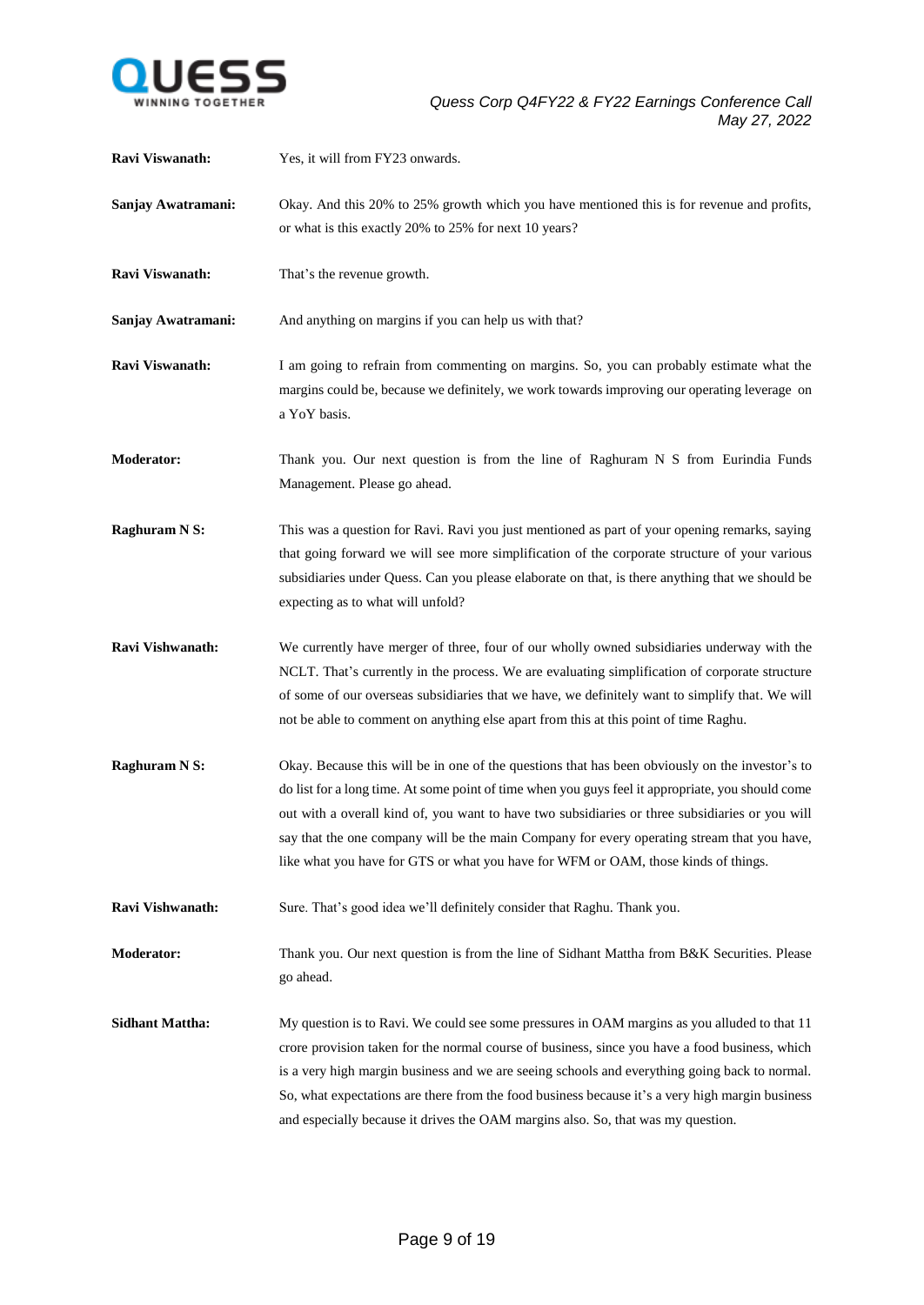

- **Ravi Vishwanath:** You're absolutely right Sidhant, the food business is definitely a high margin business for us. Q4, again it was slightly impacted with the Omicron wave, because some of the schools and colleges really opened up only in month three, not in the first two months. So it did impact us considerably in Q4 and even during the year. We do believe that the food business should come back quite strongly in FY23. It is a high margin business for us and some of the provisions that we took are the normal course of business with regard to certain other dues on which we had some delays in collections. So, we should be able to put this behind us and get back to doing business as usual going forward from Q1 onwards.
- **Sidhant Mattha:** So, basically we can assume the margins to go back to pre-COVID levels or there might be some pressures in FY23 onwards in FY23 also?
- **Ravi Vishwanath:** Our intent is clearly to take the margin back to pre-COVID levels as far as OAM is concerned. We do see some headwinds in the particular business, but we are working around it.
- **Guruprasad Srinivasan:** Just to add Sidhant, specifically to OAM, we also have our own homework to be done. So, #A we are shifting our - for example there are direct and indirect businesses that we do, like indirect, where we work with the larger players, are secondary. So, we are reducing exposure to our indirect and becoming more direct. Second, our acceleration in sales has to increase in that business which we are putting all effort to ramp up our sales team, because our dependency from IT sector will have to completely taken off, which was almost about 35% of our exposure to IT. And considering partial working or hybrid way of working, the things are going to change. So, that is another set of activity that we are working for ourselves. Plus, we are bringing in a lot of digital initiatives which will enable us to bring our SG&A cost down. These are site management or site survey, where we may not deploy to many people, but how can we do it much more efficiently and cost it right and cost it well, much quicker, faster to our customer. So, these are a few things that we are putting together to ensure as and when we step into this financial year. It's going to help us to accelerate this business better. And the second element under OAM is Terrier, which is our security business. We have done some changes in leadership there and that's going to fire well for in this financial year. So, there are a few homework for us to do, which we have already started implementing for this year to embrace well, the way market reacts to us.
- **Sidhant Mattha:** Okay, thank you. And my second question is regarding during our conferences and analysts day also and on your calls also you have mentioned that the GTS business contributes to maximum percent of your margins. So, we could see this time that the GTS business, excluding the emerging business was doing very well, but there was some loss on the emerging business side on the EBITDA front. So, were there some one-offs here or do we expect some loss in the near term because we are increasing our digital investments?
- **Guruprasad Srinivasan:** That's a planned number what you're seeing Sidhant, it's part of the investment. We have raised capital specifically for Monster and we are deploying those funds for marketing and the product development, so it's a planned activity.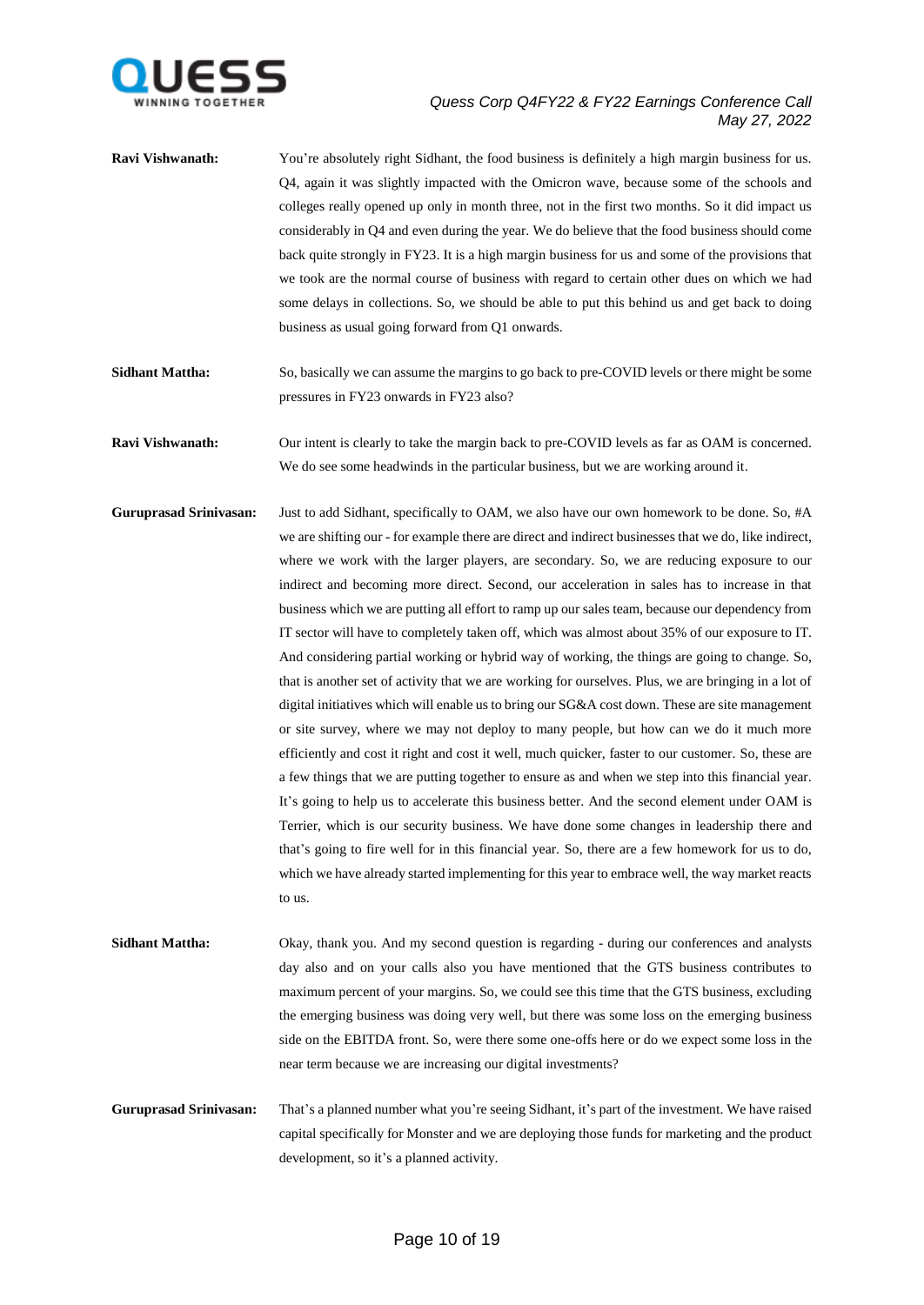

| <b>Moderator:</b>       | Thank you. Our next question is from the line of Sandeep Baid an Investor. Please go ahead.                                                                                                                                                                                                                                  |
|-------------------------|------------------------------------------------------------------------------------------------------------------------------------------------------------------------------------------------------------------------------------------------------------------------------------------------------------------------------|
| <b>Sandeep Baid:</b>    | My question is on depreciation - on a quarterly run rate basis now it is trending above Rs. 200<br>crores, even if you exclude amortization, while your net block is about Rs. 500 odd crores. So,<br>if you can give some color on that and what is it likely to trend going forward?                                       |
| <b>Ravi Vishwanath:</b> | It should be in the range of what we have declared in Q4, it could come down slightly. I don't<br>think it'll come off dramatically lower than that, there could be a slight lowering of the numbers<br>going forward, but it will not be very different actually.                                                           |
| <b>Sandeep Baid:</b>    | So, Ravi how much is the addition to our gross block every year?                                                                                                                                                                                                                                                             |
| Ravi Vishwanath:        | The addition to gross block would be near about 60 to 70 crores a year. And this what we see is<br>largely on account of certain large premises leases that were renewed in Q4 and this is the IndAS<br>accounting standards which got amortized some of those rentals.                                                      |
| <b>Sandeep Baid:</b>    | Okay. So, out of the Rs. 64 odd crores for this quarter, how much would be on account of IndAS?                                                                                                                                                                                                                              |
| Ravi Vishwanath:        | About 6 to 7 crores will be on account on IndAS actually.                                                                                                                                                                                                                                                                    |
| <b>Sandeep Baid:</b>    | Only 6 to 7 crore?                                                                                                                                                                                                                                                                                                           |
| Ravi Vishwanath:        | Yes.                                                                                                                                                                                                                                                                                                                         |
| <b>Sandeep Baid:</b>    | 50 crore is normal depreciation as per the old account.                                                                                                                                                                                                                                                                      |
| Ravi Vishwanath:        | Yes, exactly.                                                                                                                                                                                                                                                                                                                |
| <b>Sandeep Baid:</b>    | So, Ravi so this does not add up if you have 50 crores of normal depreciation that means about<br>200 crore annually and you are adding a gross block of only 60, 70 crores a year. So, somewhere<br>the numbers are not adding up.                                                                                          |
| Ravi Vishwanath:        | We also have the goodwill, et cetera which we actually amortize so we have intangible, we have<br>fixed assets, with all of these put together.                                                                                                                                                                              |
| <b>Sandeep Baid:</b>    | Amortization and goodwill is separate, which is 8 crores or so right?                                                                                                                                                                                                                                                        |
| Ravi Vishwanath:        | Yes.                                                                                                                                                                                                                                                                                                                         |
| <b>Sandeep Baid:</b>    | That is separate, I'm talking about only the depreciation part if I remember correctly it's 54<br>crores for this quarter, and if you remove the 6, 7 crores on account of IndAS then you are left<br>with about 48 crore which annualized will be $+190$ crore, while your gross block addition is only<br>60 to 70 crores. |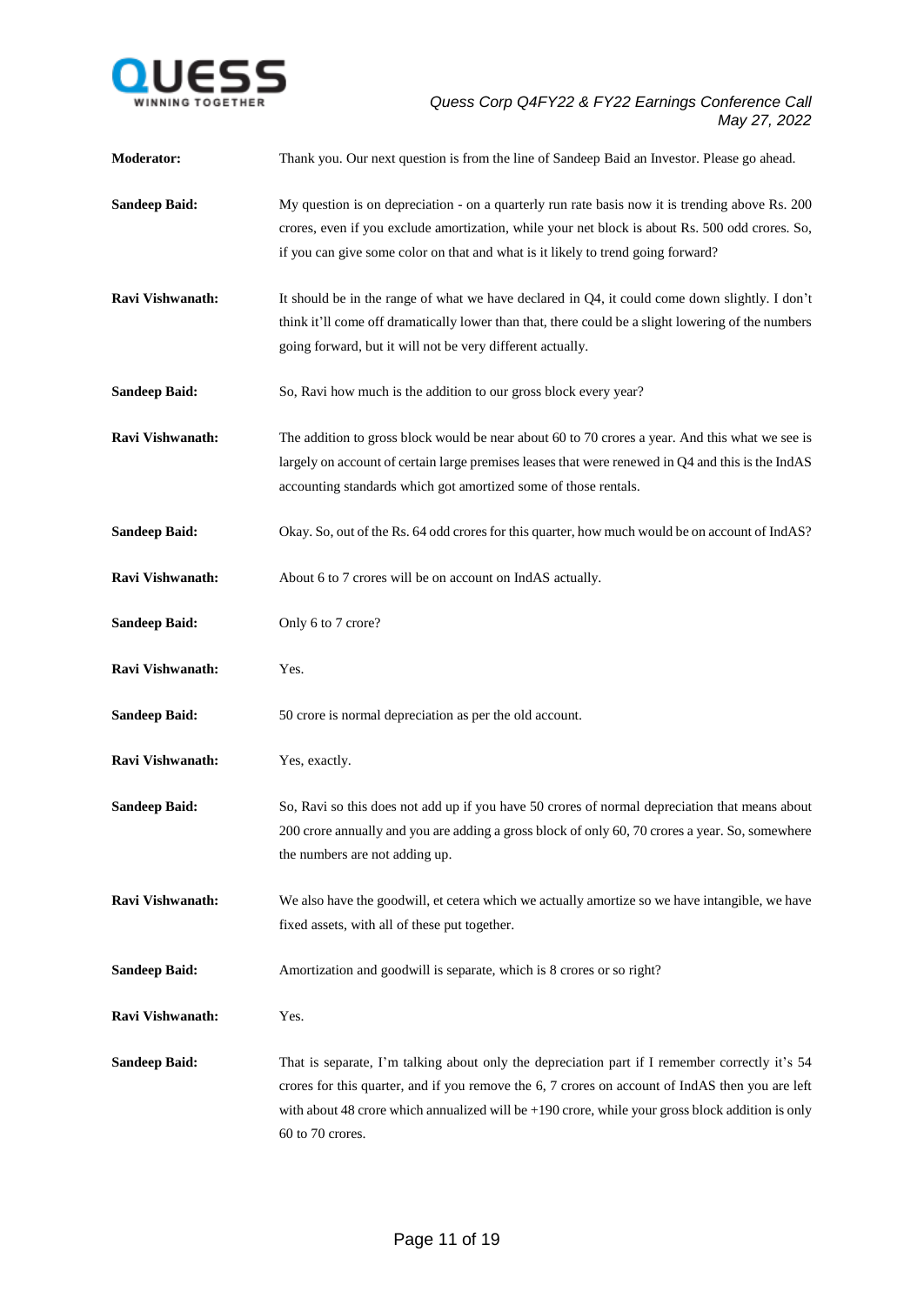

**Ravi Vishwanath:** So, I am not able to understand the question, so let me just take it offline with you, because this is actually in line with the asset block which we have and the incremental amount that you've seen in this quarter is on account of the new lease rental that we have signed. **Sandeep Baid:** Fine, Ravi I'll take it offline with you. **Ravi Vishwanath:** I'll take it offline and we will clarify it, not a problem. **Sandeep Baid:** And secondly, we were targeting 20% ROE by the end of FY23. So, just wanted to check whether we are on track for that? **Ravi Vishwanath:** Yes, we are on track for that. That's actually without the burn in Monster, we are on track with the 20% ROE. **Sandeep Baid:** So, you are saying that sometime in the second half of this financial year, we should hit that target - is that what you are saying? **Ravi Vishwanath:** Yes. Because like I said, Monster would be, we raise capital in Monster for increased expenditure on product development, sales and marketing for the year. Those expenses excluded, we will be able to get to the 20% ROE number**. Sandeep Baid:** Right. And lastly, any update on fundraising for Qiobs, you were working on that? **Sekhar Garisa:** So, we continue to work on that, we had a fantastic year for Qjobs and the Blue-Collar asset platform in terms of performance, and we have some interesting conversations happening with prospective investors. So, we'll keep you updated on that. We have a lot of inbound interest, but the process is going as per planned. **Moderator:** Thank you. Our next question is from the line of Nilesh Jethani with BOI Mutual Fund. Please go ahead. **Nilesh Jethani:** Two questions from my side one on this 80JJAA. So, want to understand how did we arrive at this Rs.16 crore contingent liability and what was the 80JJAA benefit which we availed in FY17 to FY20? **Ravi Vishwanath:** Sure. The 16 crore of contingent liability was arrived at on the basis of what we call a PPR study of the draft assessment order. The PPR is basically where you do a probable possible remote assessment of the different items that it consists of and this is that on a conservative basis, we felt that Rs. 16.6 crores is probably the liability that might come up. This is a very, very conservative estimate that we have done and some 16, 17 till 2021 the total 80JJAA claim of the company is in the region of about 700 crores. Nilesh Jethani: Okay. So, 700 crores which we claimed from FY16 to FY20 so broadly 30% basis number will work out to be much larger than the 16 crores number?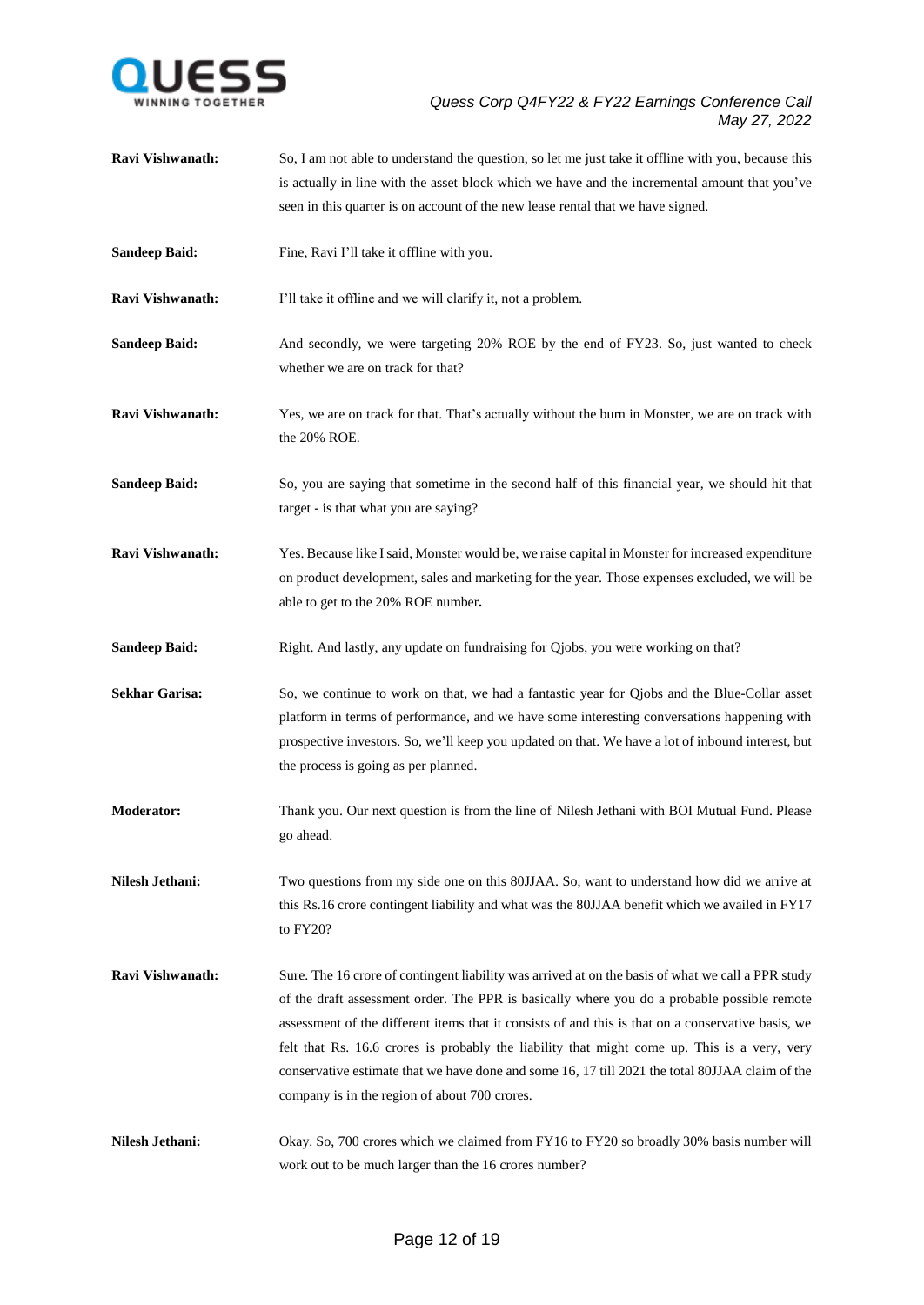

- **Ravi Vishwanath:** No, this is only for the particular year for which the assessment order has been received. Even here, we do believe that our claim is absolutely valid and legitimate and has been backed by legal opinions of experts in the field.
- Nilesh Jethani: Okay. Because when I see our effective tax rate, so for 16-17, this works out to be in the range of 30% - 34%, and only in 18, 19, 20, where 18, 19 tax rates are in the range of 3% and 10%. Even if I include these two years number, then also the tax paid expected comes out to be a much larger number than 16 crore. So, wanted to understand as the number seems to be too conservative to be included as 16 crores in contingent liability, is the assessment right?
- **Ravi Vishwanath:** No, so the way to look at it is, the total liability we do have MAT tax payments in those years also, right. You have not considered the MAT tax which we have paid. So, after adjusting for the MAT tax payment of 41 crores in '17-18, the differential amount is about 16.6 crores**.**
- **Nilesh Jethani:** Okay, got it. Second question was on the investments into Monster. So, when I see our GTS business EBITDA, ex-emerging businesses, the number is pretty high. But when we report it on a consol basis, when we include the emerging businesses, Monster, Qjobs, et cetera, the number seems to be slightly lower, so on a quarterly run rate sometimes it is 8 crores also effective Q4. So, want to understand, how should we look at this expense going ahead, any guidance on this or any color on this what are we intending to expense on the emerging businesses to understand the steady state margin for the GTM business going ahead?
- **Ravi Vishwanath:** You are absolutely correct. Like I said earlier, we will be reporting emerging businesses separately from Q1 onwards. So, that should give you a clear picture of what the burn is in such businesses and how the existing businesses are performing on a regular basis.
- **Nilesh Jethani:** Yes, I want to understand what the burn would be, what is the incremental expenses would be per quarter, per year, going forward into emerging business any color on that?
- **Ravi Vishwanath:** I can talk about the burn that we had for Q4 was about 10 crores. For the total year, for FY23 we expect the total burn, including ESOPs et cetera, could be in the region of about 110 to 120 crores.
- **Moderator:** Thank you. Our next question is from the line of Rushikesh Bhise from Money Works For Me Financial Advisors. Please go ahead.
- **Rushikesh Bhise:** I just had a question that in this forgone quarter, we have seen a change in the management wherein we saw the CEO resigning. So, I just wanted to ask, is there any change in the strategy by the new management that has come in with a new CEO, is there a new strategy that is in place or is it more or less the same?
- **Guruprasad Srinivasan:** So, Rushikesh thanks for bringing this up. We had set our goals under three elements of Quess, starting from customers, people and investors. So, there's no change, because whatever we have committed - 20% ROE, our OCF growth remains same and as part of our investor meeting on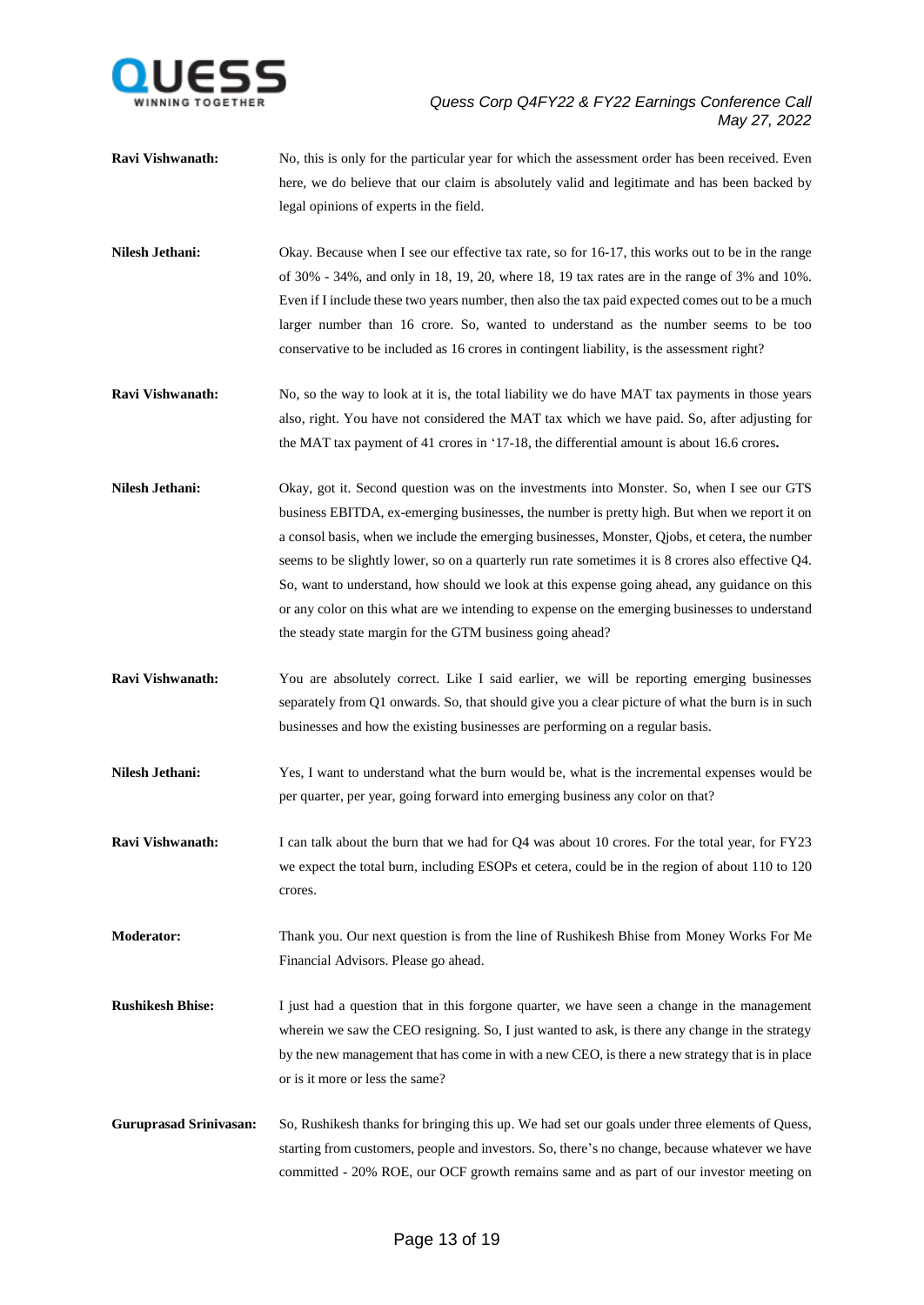

29<sup>th</sup>, we have reiterated the fact. So, there is no change in strategy or there is no change in goal, all of that remains same. At the moment what we are doing is  $#A$  we are continuing to stay committed on all the parameters that we have put across plus incrementally we are working on the growth. In workforce management we are setting up the growth plus we are setting up the new future kind of streams like manufacturing, where we are penetrating more, construction is another area where we are putting our efforts. So, overall strategy remains and we are continuing to focus on our growth.

**Moderator:** Thank you. Our next question is from the line of Vidit Shah from IIFL Securities Limited. Please go ahead.

**Vidit Shah:** Thank you. If you could share some light on the margin expansion in workforce management, the margin expansion is healthy YoY but even QoQ, it's better than what we had anticipated so what exactly has been the driver of this improvement?

**Guruprasad Srinivasan:** Vidit one of the key driver there is our selection business, while overall technology business is doing well. As part of the great resignation, we have seen a fantastic traction coming up in our selection business, which has grown phenomenally well and boosting up our margin. In fact, just to give you whatever we used to do annually in terms of EBITDA for the business, we have done it in one quarter. So, that has driven the margin expansion there. Lohit you want to pitch in there?

Lohit Bhatia: There will be four things that you'll have to see as far as WFM is concerned, whenever you see a margin trajectory, the first is where is general staffing going. In general staffing, we have ben repeatedly saying that we are putting immense focus on our value-added services. Today valueadded services, good to report that in Q4 FY22 that we exited, is already at 20%. So, while general staffing is a low margin business overall, but that continues to give us a better bottom line. The second thing is like Guru rightly said, we immediately realized about post the first year of COVID, that there is a huge amount of tech spend happening and we refocused both our IT staffing team as well as our IT selection and recruitment business. And under the two leaders Kapil and Vijay, we've had immense growth there in that business as well. In IT staffing we've expanded on the higher margin digital and niche segments which today contribute 33% of our entire high margin product, as well as, like Guru also rightly mentioned that we've doubled our overall EBITDA from this book which is IT professional recruitment and professional staffing. The third element for WFM always would be the color coming out of APAC and within APAC our largest unit is Singapore. As also mentioned in our commentary and the investor deck, Singapore has opened up in Q4 and that has been good for us. The steady state growth both on improving margin trajectory in Singapore as well as new headcount additions, and new visas, which are being allowed in Singapore is definitely beneficial for us. So, that's overall how WFM trends on these products and for each of the business units, those are important parameters that they are following.

**Vidit Shah:** Understood. And just staying on with WFM, we have seen like a 4% QoQ headcount growth, and a similar growth in revenue. So, when can we expect to see some sort of wage inflation kick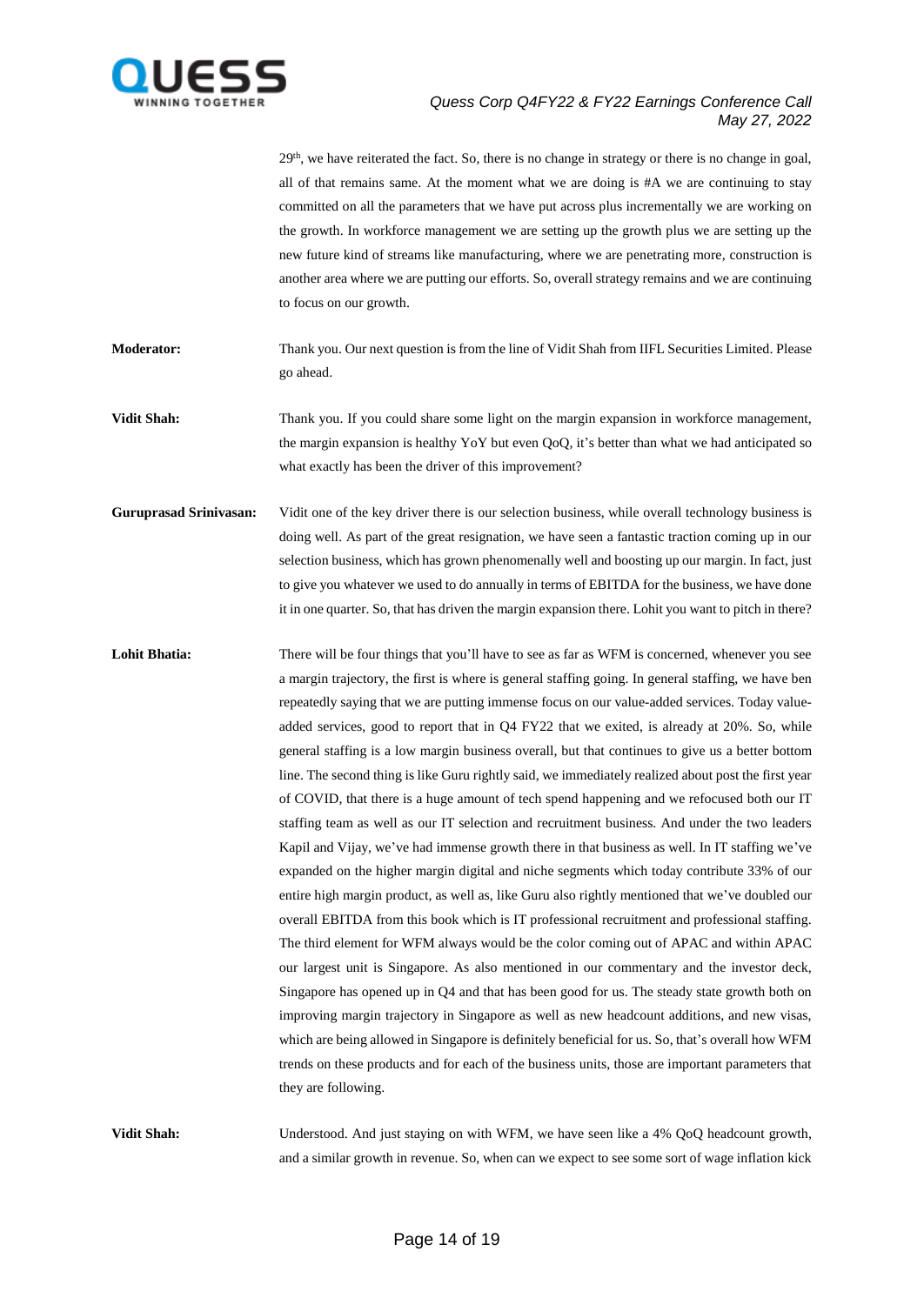

in and what's the impact on margins for associate as such like how is that trending this quarter versus last quarter?

- **Ravi Vishwanath:** Wage inflation should not really impact the general staffing business because we follow a costplus model. And in most cases our margins should be able to take care of some basic wage increases, but if the wage increases are very substantial, we also go back to our customers and speak and increase our own fees that they have to pay to us.
- Vidit Shah: Understood. But just, I agree that it's a cost-plus model. So, are margins per associate stable QoQ and should we expect similar levels in FY23 as well, or will there be some sort of improvement given the strong demand witnessed across?
- **Ravi Vishwanath:** We are always constantly working towards improving our margins. Even if it means 10 basis points, 20 basis points, whatever it is. Given that we have such low base to work with, we're constantly working towards improving our margins in the general staffing and across all businesses that we operate in. So, therefore, you will see some amount of productivity kicking in and margins going up over time and that's an operating leverage that we have developed over time.
- **Guruprasad Srinivasan:** See one key indicator there is our core-to-associate ratio that we constantly keep a tab on. And if you see, we have phenomenally grown well there, we are about 1:428 and that also explains the kind of digital intrusion that we are doing into the platform to reduce our SG&A cost. So, the cost to serve would be a focus always.
- **Moderator:** Thank you. Our next question is from the line of Shyam Sundar Sriram from Sundaram Mutual Fund. Please go ahead.
- **Shyam Sundar Sriram:** Sir, my first question is on so you have spoken about clients in the IFM segment about 20-odd clients in this quarter and 27 new logo addition in GTS per se. Generally, as a trend I wanted to understand how to read these clients, when per se at least in the context of this OAM busines. Should we think of each client can scale through an X amount of headcount per se. What would be that aspiration number, for a client that we usually win, any perspective that you can share?
- **Guruprasad Srinivasan:** Sure. The way to read this is, #A there is a new contract that we sign. So, when we are putting those numbers, that many number of individual contracts that gets signed. Now, the way it works in this industry is, the moment we sign a contract there will be some level of deployment that would be there, not necessary that we start with a 100% from day one. So, there will be partial deployment and these would nurture over a period of a quarter. So, for example, whatever we have signed in 148 contracts last year, they would actually start coming into full blow, after say six to eight quarters. That's how it is to be read. The number of incoming contracts will tell us the quality of revenue that is going to come over quarters to us. So, that's how we measure and there will be few contracts which will ramp up quickly and there will be few contracts which will gradually come into, but these are kind of hard coded order book for us. So, that's how we read internally.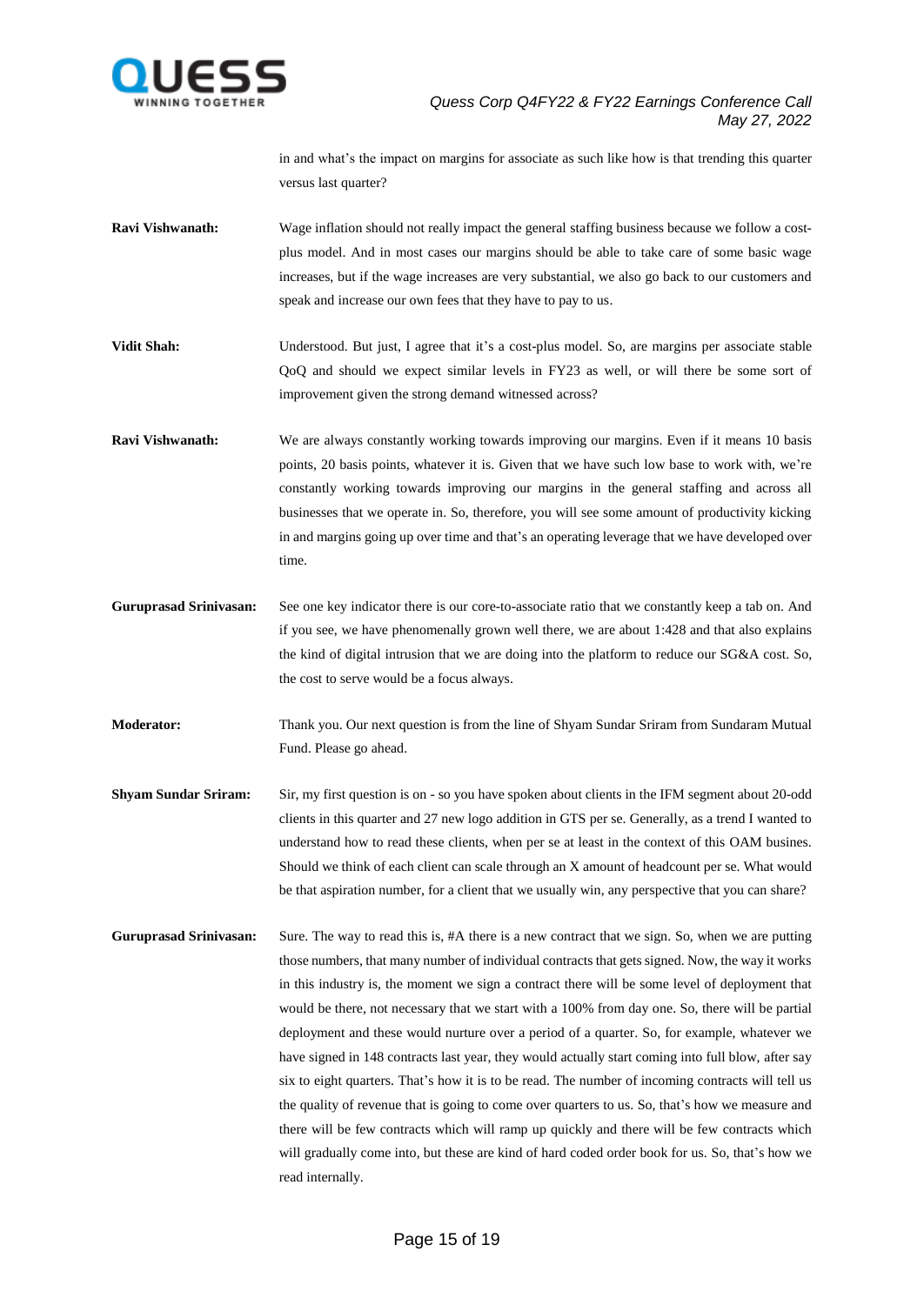

**Shyam Sundar Sriram:** So, is there any average head count per contract that we, we usually look at on a per contract basis?

**Guruprasad Srinivasan:** Not really because each platform would have its own measurement for this, for example, when it comes to workforce, there will be an average headcount that we would be looking at. But when it comes to facility management, we'll be looking at the number of square feet that we are adding, when it comes to GTS, we will be looking at the number of seats, customer life settlement, number of seats that gets occupied. So, the measurement is different by business. We will be happy to take you through in detail whenever we can meet.

**Shyam Sundar Sriram:** Sure. The other question is on the OAM provision. While you did talk briefly on that, there was a 340 bps provision - what was it related to, sorry I didn't quite fully understand that part?

**Ravi Vishwanath:** These are related to certain old projects that we were continuing with some of the industrial and some of the other infra projects, et cetera. When we say infra, this is not Trimax, such other projects that we were actually operating in, where there have been slight delays and out of abundant caution and prudency, we have considered a small provision in the current quarter.

**Guruprasad Srinivasan:** So, these typically will not be a write-off, these are kind of expected credit loss that we take. As and when we work on it and recover, this will also be written back soon.

**Shyam Sundar Sriram:** Okay. So, this is for some certain infra projects?

**Guruprasad Srinivasan:** Correct.

**Shyam Sundar Sriram:** Understood. Sir, one last question from my side, sir so you did give this 80JJAA claim that around 700 crores per se that we have seen, so similar to your probabilistic assessment that you have done for FY18, what would be that similar amount if the claims were to come for the remainder years as well, just to hazard what could be the maximum amount that can come as claims?

**Ravi Vishwanath:** We haven't done that exercise Shyam we will probably get it done and probably share that with you sometime. We focused our attention only on the draft assessment order for 17-18 right now.

**Moderator:** Thank you. Our next question is from line of Alok Deshpande from Edelweiss Financial Services. Please go ahead.

- **Alok Deshpande:** First question for Ravi. Ravi, I just want to understand this tax assessment a little bit better, what is the real bone of contention here, is it the fact that reimbursements are getting added to the salaries when the associates are getting paid, is that what is creating that different perception in interpretation or is it a couple of more dynamics to this whole concept?
- **Ravi Vishwanath:** The prima facie disagreement that we have with the department is that the department believes that these associates are not our employees. So, therefore, we should not be eligible for the claim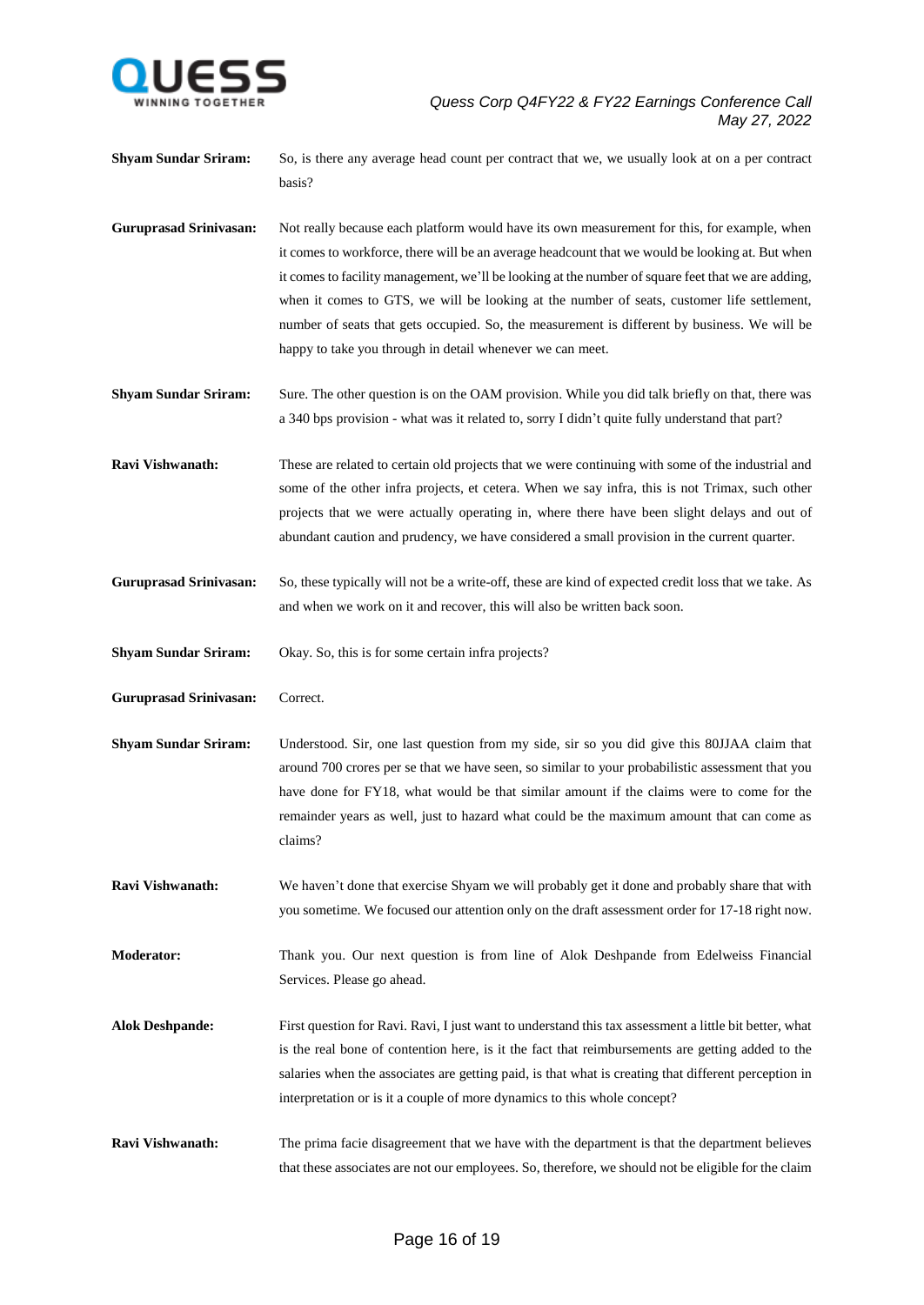

per se. That is the prima facie disagreement that we have. Then you have the other - the Rs.25,000 a month average salary, reimbursements, the second and third year claims and so on and so forth. But the prima facie disagreement is on the fact that they believe that they are not our employees. We have every reason to believe that they are our employees because we are the legal employer in record. We pay provident fund, we pay ESI, we take care of all the retirement benefits like gratuity, et cetera. And we have made out a very strong case which has been supported by very, very strong legal opinions Alok.

**Alok Deshpande:** Ravi, just the fact that you are paying gratuity, provident fund that alone should, shouldn't that suffice in most cases, for any permanent employee?

**Ravi Vishwanath:** That's what even we thought but obviously they are probably chosen to look the other way. I would say they've actually chosen to look the other way and just stick to whatever they said that's it. And in a way it has now become an industry issue and so we will probably take it up at the appropriate forum and get this issue addressed suitably.

**Alok Deshpande:** Sure understood. And my second question is, regarding general staffing. So, we'll be targeting about 18%, 20% growth there. So, essentially about a number between 55,000-60,000 associates to be added next year or this year rather now. So, can you share some color on what are the sectors that you're most optimistic on in terms of getting these additions this year?

**Ravi Vishwanath:** I will actually let Lohit to answer it.

Lohit Bhatia: Good morning everyone and thanks Alok for that question. What we have to take in context is, Q1 this year at least after two years has started on a much more positive note. If you remember the first quarter when we were hit with COVID for the first time and there was a lockdown, there was almost a 14.5% headcount reduction which translated into some 40,000 people loss. Last year, we barely grew because of delta wave, in spite of delta wave we grew by about 2000 headcount. This time Q1 has opened with a lot of robust color from across industries and segments as Guru was mentioning. Some of the ones which we are very bullish about is manufacturing and industries. We doubled the sales team and made a huge investment in the year gone by, in fact our sales team today is twice the size of the sales team, we had just six quarters ago and it is 55% more than what we had four quarters ago. So, there is a huge investment in that. Second, as Guru mentioned that there is construction, we are focused on that industry in a big way. The third is Telecom, which is already a large industry for us, and growing very well for us. The fourth for us is e-com and logistics, which again Quess plays a huge role in e-com and logistics and we are growing significantly there over 40% in this year itself. The fifth, which we are extremely bullish, and we are thankful is that retail is coming back. And if you remember, for the last eight quarterly calls, I was saying we are waiting for retail and consumerism to come back. So, we are very, very happy that retail is also back to the party. So, these are the sectors that we would remain bullish on, on a medium to long term I would continue to personally watch out for manufacturing and industries because that with PLI, with what the government is doing, with lower tax rate in India, all of those things and labor code as Ravi spoke about, all of these are potentially very high beneficial segments for the staffing segment.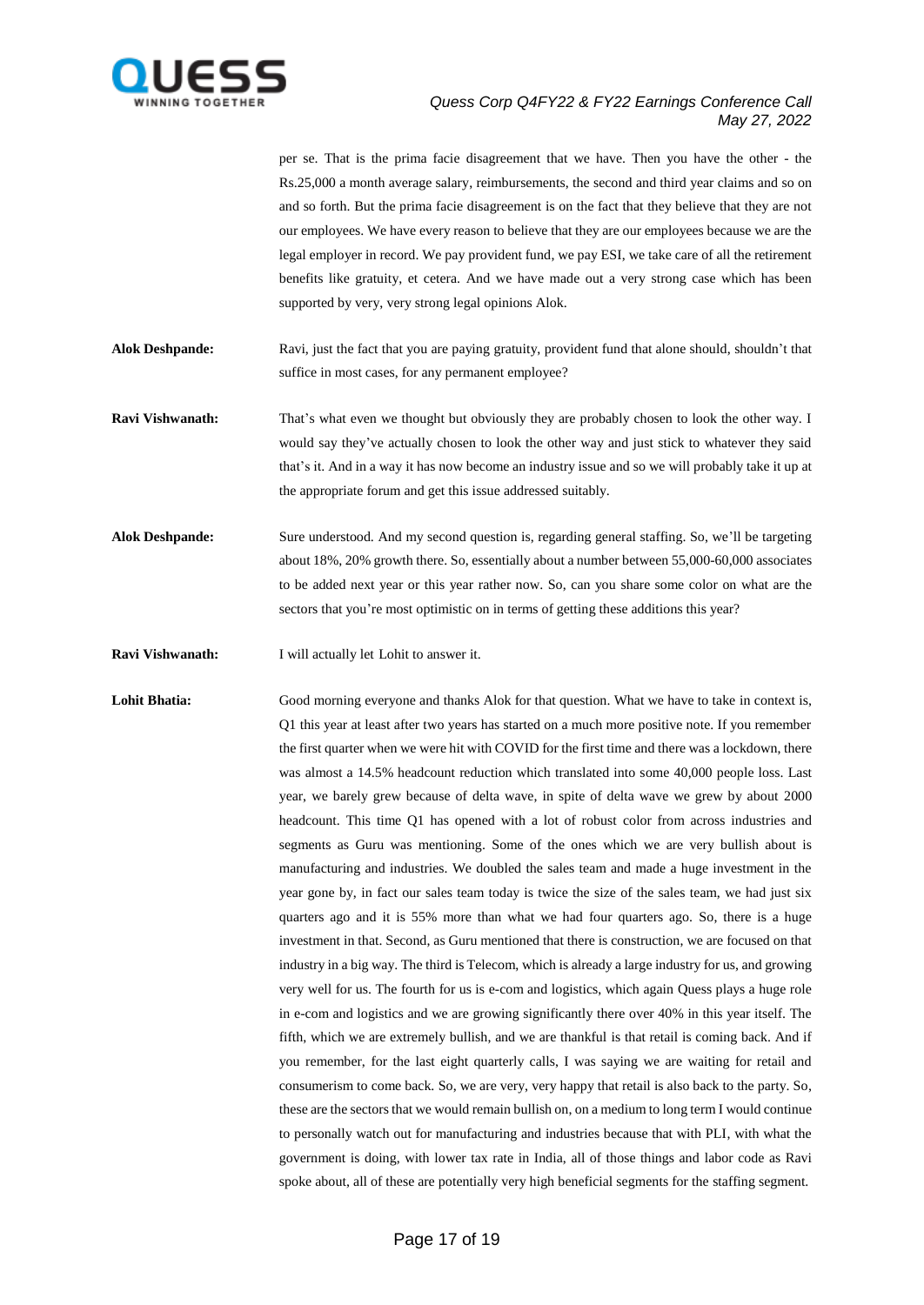

| <b>Alok Deshpande:</b>        | Digital one on this e-commerce are you seeing any signs of any pullback in starting count there                                                                                                                                                                                                                                                                                                                                                                                                                                                                                                                                                                                                                                                                                                                                                                                                                                                                                                                                                                                                                        |
|-------------------------------|------------------------------------------------------------------------------------------------------------------------------------------------------------------------------------------------------------------------------------------------------------------------------------------------------------------------------------------------------------------------------------------------------------------------------------------------------------------------------------------------------------------------------------------------------------------------------------------------------------------------------------------------------------------------------------------------------------------------------------------------------------------------------------------------------------------------------------------------------------------------------------------------------------------------------------------------------------------------------------------------------------------------------------------------------------------------------------------------------------------------|
|                               | given what's happening in the whole funding winter coming along and all those things?                                                                                                                                                                                                                                                                                                                                                                                                                                                                                                                                                                                                                                                                                                                                                                                                                                                                                                                                                                                                                                  |
| <b>Lohit Bhatia:</b>          | So, good question, you'll remember from our various past years, we've been mentioning that we<br>don't operate too much in early startups, which are still on pre-funding series or angel investment<br>or series A or series B. When I say e-commerce, logistics and all we actually work with the<br>country's largest, we work with the globe's largest. And our focus on customer acquisition has<br>been, in fact, there are three levels of checks which happen before a customer actually gets added<br>to the workforce management platform or for that matter any platform within Quess. We do a<br>huge amount of due diligence. We don't go after a lot of small startups so at the moment, we<br>don't see that as an issue. For our Quess IT Staffing Business and Quess Permanent Recruitment<br>Business in Information Technology - in some ways, we feel that the supply side which was<br>constrained could possibly give us more candidates and we'll be able to help navigate the great<br>resignation which is happening. So, in some ways, it could also be positive for us in times to<br>come. |
| <b>Guruprasad Srinivasan:</b> | Overall Alok, overall, our exposure to startup is extremely low as a group.                                                                                                                                                                                                                                                                                                                                                                                                                                                                                                                                                                                                                                                                                                                                                                                                                                                                                                                                                                                                                                            |
| <b>Moderator:</b>             | Thank you. Ladies and gentlemen that was the last question for today. And, I would now like to<br>hand the call back to the management for closing comments.                                                                                                                                                                                                                                                                                                                                                                                                                                                                                                                                                                                                                                                                                                                                                                                                                                                                                                                                                           |
| <b>Guruprasad Srinivasan:</b> | Great. Thank you so much. Thanks for joining us and all we can say we are quite optimistic in<br>terms of what we are hearing from our customers and the kinds of experiences that we are going<br>through in terms of things opening up across. So, look forward for an upcoming great quarter<br>and look forward to talk to you all and meet you soon. Thank you.                                                                                                                                                                                                                                                                                                                                                                                                                                                                                                                                                                                                                                                                                                                                                   |
| <b>Moderator:</b>             | Thank you. On behalf of IIFL Securities Limited that concludes this conference. Thank you for<br>joining us and you may now disconnect your lines.                                                                                                                                                                                                                                                                                                                                                                                                                                                                                                                                                                                                                                                                                                                                                                                                                                                                                                                                                                     |

(This document has been edited for readability purpose)

Contact Information

Investor Relations:

Girish Sharma, DGM Investor Relations

Email: [girish.sharma@quesscorp.com](mailto:girish.sharma@quesscorp.com)